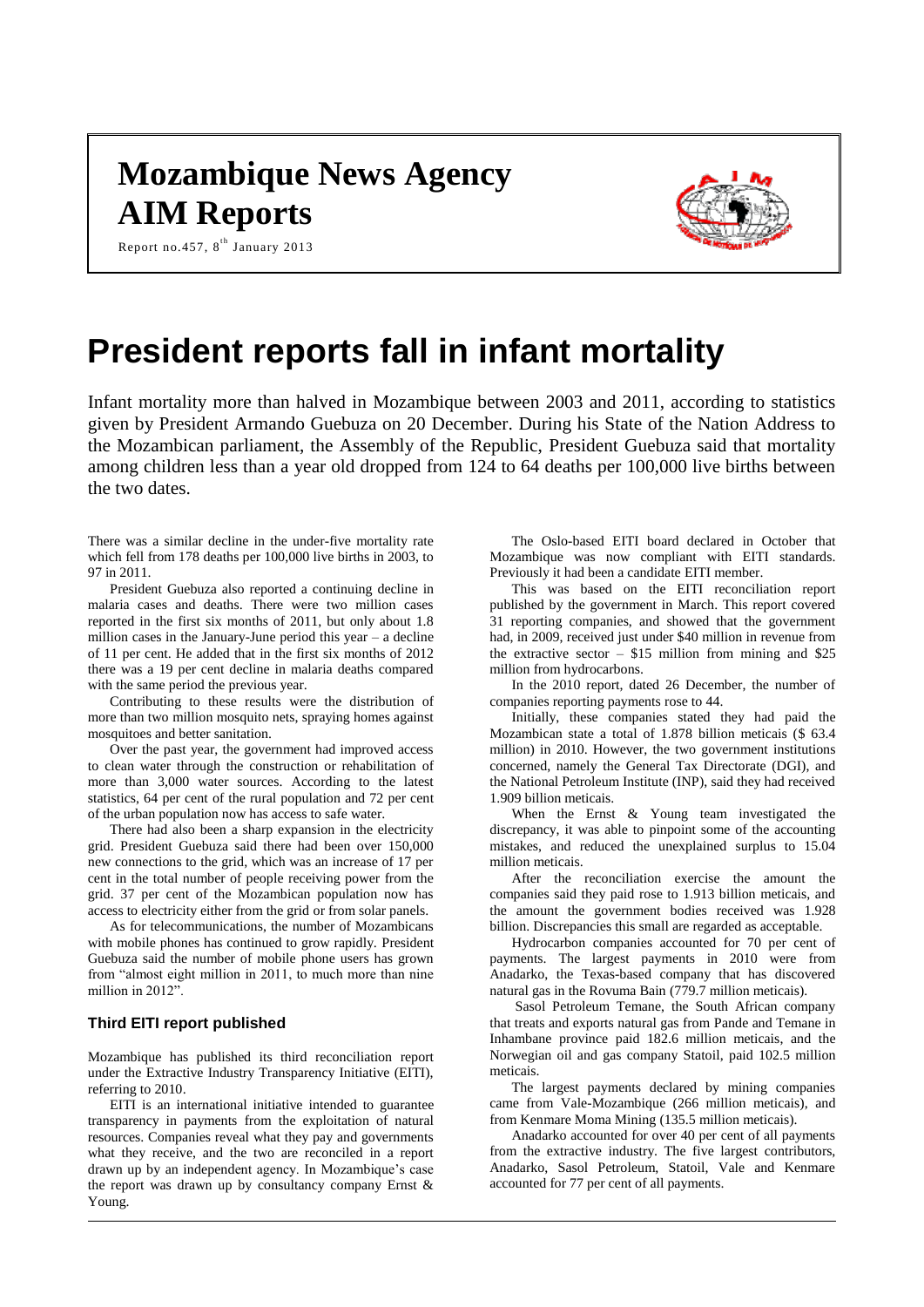## **Gaza declared free of landmines**

All 11 districts of the southern province of Gaza have been declared free of land mines, following an assessment made by the National Demining Institute (IND), in partnership with the provincial government.

A ceremony to mark the end of demining operations took place in Mabalane district in 19 December. The last mine was destroyed and the shrapnel was offered to the provincial governor, Raimundo Diomba.

Mabalane was the most heavily mined district in Gaza. During the war of destabilisation, mines were planted in localities along the line of rail, in an attempt to protect the Limpopo Corridor, the railway from Maputo to Zimbabwe, from attack by apartheid-backed Renamo rebels.

The demining of Mabalane was undertaken by a Belgian NGO, Apopo, which used rats trained to detect mines under the soil, as well as the more orthodox manual and mechanised demining methods.

Apopo cleared an area of six million square metres (rather more than 545 football fields) and destroyed over 3,000 mines. It finished the demining of Mabalane before the deadline of 2013.

With the successful conclusion of the demining programme in Gaza, 105 of the country's 128 districts are now free of mines – all known minefields in these districts have been cleared, and they contain no suspect areas.

Under the Ottawa Convention banning anti-personnel landmines, Mozambique had until 2009 to complete demining. This proved impossible, and so the Mozambican authorities requested, and were granted, a five year extension of the deadline. Thus, under its treaty obligations, Mozambique must conclude the demining of the remaining 23 districts by 2014.

#### **Success in fight against speculation**

The Mozambican authorities imposed fines totalling 389,045 meticais (\$13,190) on businesses that increased their prices for no good reason during the festive season.

Speaking to reporters on 3 January, the Minister of Industry and Trade, Armando Inroga, said that state inspectors seized goods that were being sold at speculative prices, and then sold them to consumers at the correct market price. The sum of 59,730 meticais thus obtained reverted in favour of the state.

Inroga said that most of the offenders were operating in the informal sector, but he thought there were only a few of them. "During this festive season there were isolated cases of speculation in goods such as beer, live chickens, eggs and potatoes", he said. "In these cases the goods were confiscated and sold at market prices".

He added that the presence of government inspection and monitoring brigades in all the provinces had dissuaded traders from attempts to hoard goods or charge speculative prices. This included the installation of brigades at the factories producing beer and soft drinks which accompanied trucks carrying drinks to the wholesale distribution centres.

The inspection brigades also cracked down on attempts to sell goods that were past their expiry date. Expired goods valued at 180,000 meticais were destroyed.

In some cases fresh produce was in such plentiful supply that traders in the wholesale markets were forced to sell the produce at a loss, or watch it rot unsold. Thus in the Zimpeto wholesale market crates of tomatoes purchased from the producers in the district of Matutuine for between 110 and 130 meticais were sold for as little as 40 or even 20 meticais.

### **Vale moves a thousand trainloads of coal**

In December, the Brazilian mining giant Vale moved its one thousandth trainload of coal from its open cast mine in Moatize, in the western province of Tete, to the port of Beira.

This year, Vale-Mozambique plans to transport 4.5 million tonnes of coal – equivalent to 1,700 trainloads – down the Sena railway line to Beira.

According to the Vale Manager of Logistical Operations, Vanderlei Marques, the thousandth train was an important landmark in the company's operations in Mozambique. Vale began its Mozambican operations just over a year ago, and has so far exported over two million tonnes of coal.

"The target reached is a historic gain for Vale's business in Mozambique, and vastly exceeds the figure reached in 2011, which was just 120 trainloads of coal", said Marques. "This achievement is strengthening the name of Mozambique in the world market for coking coal".

Currently all of Vale's export quality coal travels down the Sena Line to the new coal terminal in Beira, which has a modern system for unloading and storing the coal, and then loading it onto ships. The terminal can handle up to six million tonnes of coal a year.

But Vale already has to share the terminal with another coal company, Rio Tinto, and in the near future Vale's production capacity will exceed the capacity of the Sena Line to move it.

Vale is therefore building a new railway across southern Malawi which will link up with the existing northern railway line to the port of Nacala. A new coal terminal at Nacala-a-Velha is planned (facing the existing port), and should be operational by late 2014.

#### **Mozambique to buy wheat from Argentina**

The Mozambican government is negotiating with Argentina for supplies of wheat at fixed prices.

According to the Minister of Industry and Trade, Armando Inroga, the purpose is to guarantee the stability of wheat prices and reduce the burden of the current subsidy that the government pays to bakers in order to keep bread prices low.

Attempts to increase domestic wheat production have so far been unsuccessful, and so the bulk of the wheat consumed in Mozambique is still imported, and the price fluctuates.

The government believes that a deal with Argentina could keep prices low. Inroga said he expected negotiations to be concluded by June.

"This will be advantageous to Mozambique since we will have wheat at accessible prices, and it will give Argentina a guaranteed market", said the Minister.

After riots in Maputo on 1-2 September 2010 against rises in the price of bread, the government brought the price down again by subsidising the bakers. This has kept the price of a standard 250 gram loaf of bread at five meticais (17 US cents).

The 2012 state budget included a sum of 615.3 million meticais for the wheat subsidy. However, by 30 June, only 39.8 million meticais of this subsidy had been spent, due largely to the fall in international wheat prices.

Inroga guaranteed that the price of bread will remain stable throughout 2013. *\_\_\_\_\_\_\_\_\_\_\_\_\_\_\_\_\_\_\_\_\_\_\_\_\_\_\_\_\_\_\_\_\_\_\_\_\_\_\_\_\_\_\_\_*

*This is a condensed version of the AIM daily news service – for details contact [aim@aim.org.mz](mailto:aim@aim.org.mz) \_\_\_\_\_\_\_\_\_\_\_\_\_\_\_\_\_\_\_\_\_\_\_\_\_\_\_\_\_\_\_\_\_\_\_\_\_\_\_\_\_\_\_\_*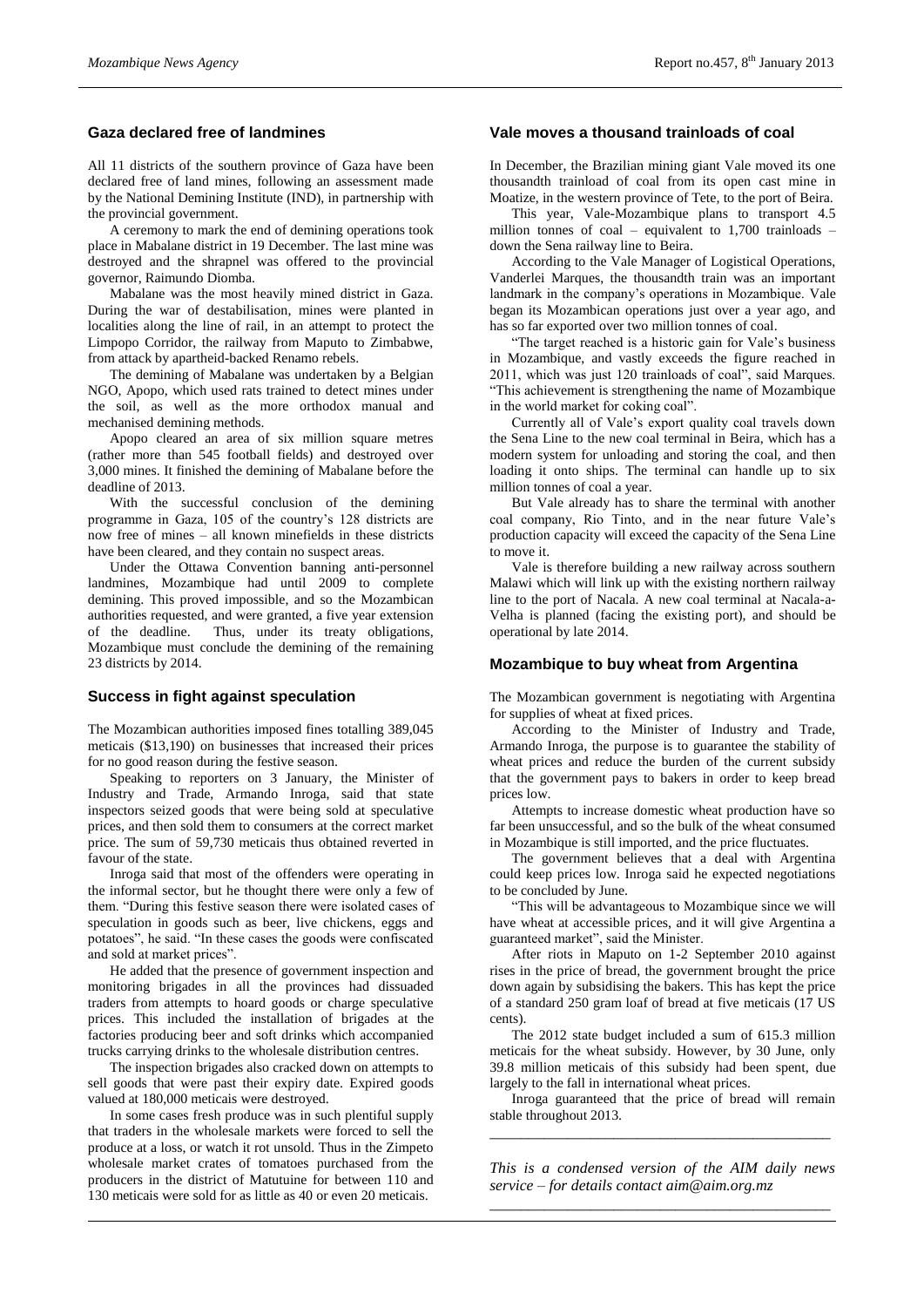## **Tax Revenue target for 2012 exceeded**

The Mozambican Tax Authority (AT) has exceeded the revenue collection target for 2012.

AT Chairperson Rosario Fernandes, drawing up the balance of his institution's performance over the year, declared on 28 December that total revenue collection for the year was 95.8 billion meticais (\$3.24 billion).

The target for the entire year, fixed in the state budget, was 95.5 billion meticais, and the AT had surpassed the target by about 350 million meticais.

Total revenue collection in 2011 was 79.2 billion meticais: thus this year's figure is an increase of 21 per cent.

Fiscal revenue accounts for 84.2 per cent of the total including corporation tax, personal income tax and value added tax (VAT). Capital revenue, notably the dividends from state holdings in businesses run by IGEPE (Institute for the Management of state Holdings) came to 6.6 per cent of the total.

Fernandes attributed the AT's success to an expansion of the tax base, bringing an ever large number of individuals and enterprises into the tax net. The AT has been waging publicity campaigns urging citizens to pay their taxes, and has made it easier for them to do so by opening new fixed and mobile tax collection posts, while improving the existing ones.

Since the establishment of the AT in 2006, Mozambique has continually exceeded the budgetary targets for revenue collection.

The improvements in revenue collection have made the Mozambican budget less dependent on foreign aid. A few years ago, foreign aid covered more than half of Mozambican public expenditure. Thus in the 2010 budget, foreign grants and loans covered 51.4 per cent of expenditure.

But the figure fell to 44.6 per cent in the 2011 budget and to 39.5 per cent in 2012. For 2013, the projection is that foreign aid will meet only 32.8 per cent of expenditure.

### **Contract signed for rehabilitation of Maputo airport runway**

Mozambique's publicly owned airports company, ADM, on 27 December signed a contract with the consultancy company DHV, under which DHV will draw up a project for the rehabilitation of the Maputo airport runway, taxiways, apron and lighting system.

According to the chairperson of the ADM board, Manuel Veterano, the detailed project design should be concluded within six months. ADM will then launch the tender to select the contractor who will carry out the work in 2014.

The contract with DHV is budgeted at \$500,000. This is part of the \$1.6 million made available by the French Development Agency (AFD) for costs of preparing the rehabilitation of airport infrastructures.

Work on the runway, taxiways and apron is the third stage of the rehabilitation of Maputo International Airport. Under the first two stages, the airport was endowed with completely new international, domestic and cargo terminals.

Alongside the modernization of Maputo Airport, ADM is also transforming what used to be a military air base at the northern port of Nacala into an international airport.

The new Nacala airport should be complete by the end of 2013. The contractor is the Brazilian company Norberto Odebrecht, and the cost of the airport is \$114 million, financed by the Mozambican and Brazilian governments as well as by ADM itself.

### **Government boosts basic social allowance**

The Mozambican government has almost doubled the Basic Social Allowance paid to the most vulnerable poor households (such as those headed by children, elderly or disabled people).

Speaking to reporters on 27 December after a meeting of the Council of Ministers (Cabinet), Deputy Foreign Minister Henrique Banze said the government has decided to increase the allowance for a single person vulnerable household from 130 to 250 meticais (\$4.6 to \$8.5) a month.

For households consisting of two people, the allowance rises from 190 to 320 meticais a month. The largest allowance is granted to households of five or more people, and this rises from 380 to 500 meticais a month.

With this measure, Banze said, the government is showing its commitment to increasing the allowance as far as possible and to increase the number of beneficiaries.

Currently the Basic Social Allowance benefits 265,000 people, and is expected to reach 291,000 people in 2013.

#### **Pro-Savana will not deprive farmers of land**

The Mozambican government has insisted that no farmer will lose land as a result of the "Pro-Savana" agricultural development programme in the north of the country.

Pro-Savana's full title is the "Triangular Cooperation Programme for the Agricultural Development of Tropical Savannahs in Mozambique". The partners in the programme are Mozambique, Brazil and Japan, and the area of implementation is the Nacala Corridor, which covers much of Nampula province, and parts of Zambezia and Niassa.

Speaking on a joint radio and television programme, Agriculture Minister Jose Pacheco sought to calm those who distrust this project, particularly those who claim that it will deprive peasant farmers of arable land.

"In our country there is no place for the return of crown companies", said Pacheco. "The small farmers will keep their land, and indeed the objective is to expand these areas".

Pacheco's reference was to the practice of the Portuguese colonial state, in the late 19th century, of granting charters to "crown companies", consisting mostly of British capital, under which they were given 50 year leases on enormous tracts of Mozambican territory. These companies (of which the best known were the Mozambique Company and the Niassa Company) operated as states within a state. They could raise their own taxes and exploit their areas' resources and labour as they liked , as long as they handed over 7.5 per cent of their profits to the Portuguese state.

Pacheco explained that the major purpose of Pro-Savana is to develop agricultural technologies to increase productivity, "hence the project envisages setting up a network of agricultural research laboratories in the Nacala Corridor, aimed mainly at small scale producers"

He pointed out that small peasant farmers are currently responsible for 90 per cent of Mozambican agricultural production, which mostly remains at subsistence level. "So to develop agriculture, we are betting heavily on the small farmers". Pacheco said

Pacheco added that Pro-Savana is a replica of a development project in Brazil 30 years ago, in a region with characteristics similar to those of the Nacala Corridor. He insisted that the project will obey Mozambican legislation, particularly the Investment Law and the Land Law.

Pacheco stressed that the strategy hinged on the social responsibility of investors to promote small producers.